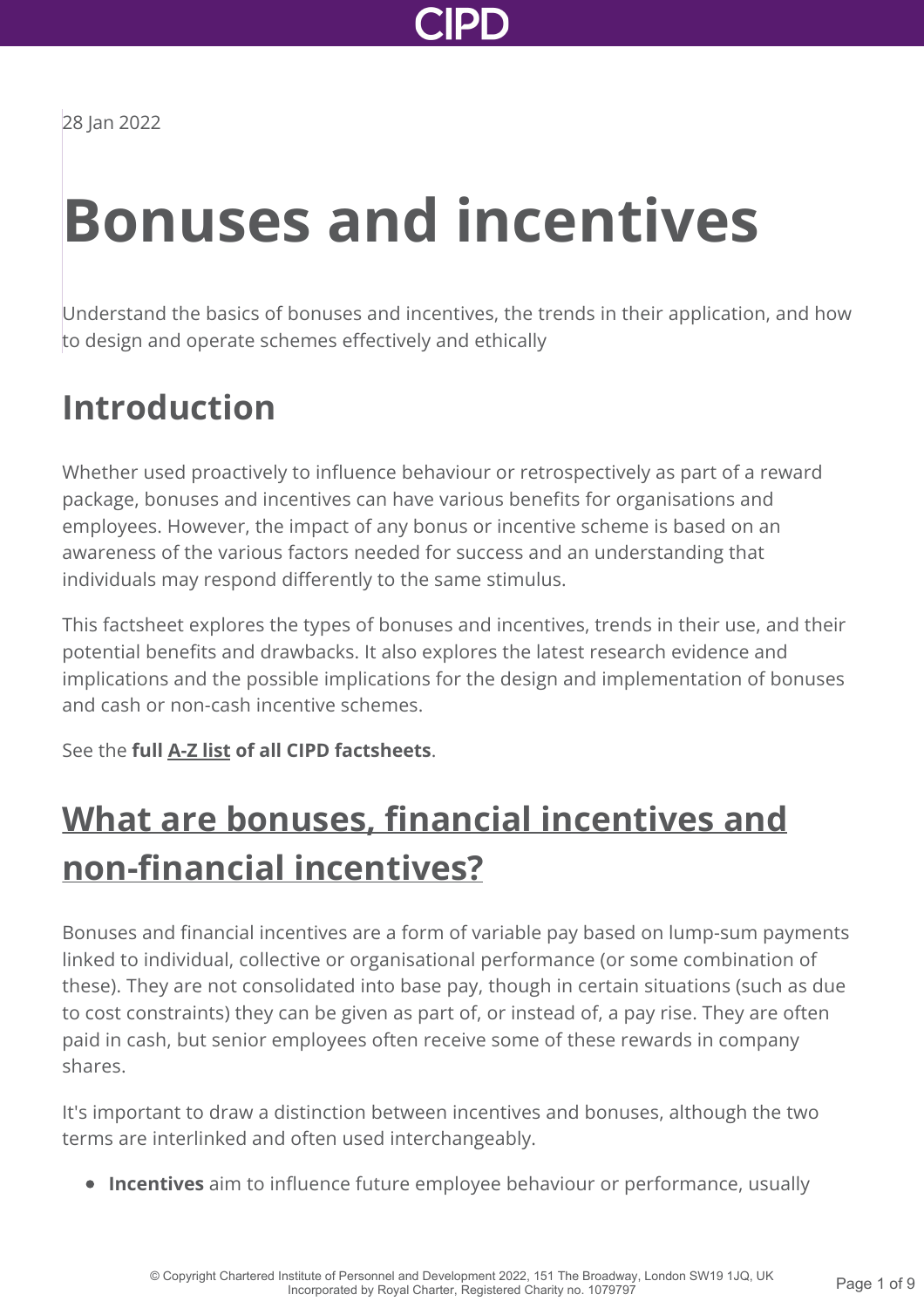

using targets: if a specific target is met, the employee will receive a payment, typically of a specific size.

**Bonuses** cover a wider range of purposes and can be discretionary or nondiscretionary. Like incentives, they may be used to influence employee performance or behaviour to meet pre-set objectives, but they could also be used to reward past achievements.

It's also helpful to differentiate between:

- **Non-cash incentives**, sometimes known as performance improvement plans, are forward-looking, formal schemes. They aim to affect employees' future performance by awarding prizes or 'gifts', such as merchandise, travel or retail vouchers, associated with some performance measure, such as sales volume.
- **Employee recognition schemes** are retrospective as they recognise past performance rather than incentivising future efforts. They may be informal and discretionary. Such schemes may be linked with non-cash incentives.

Our report [Show me the money! The behavioural science of reward](http://www.cipd.co.uk/knowledge/culture/behaviour/reward-report/) examines recent thinking on how individuals can respond to various kinds of incentives.

### **[The purpose of bonuses and financial](http://www.cipd.co.uk/knowledge/fundamentals/people/pay/bonuses-factsheet?pdf=true#) incentives**

The desire to incorporate bonus and incentive plans into reward packages has been driven in part by the 'new pay' philosophy. This advocates that 'guaranteed' remuneration (basic pay and benefits) should comprise a smaller proportion of the overall reward package, with a shift towards strategic reward linking employee performance and pay to the wider business strategy.

There's also been a move in certain sectors towards market-based pay, whereby an employee might only receive a pay rise if the market rate for the role had increased: in this scenario, individual contribution could be recognised via a bonus instead of a pay rise.

For the employee, the main benefits of bonuses/cash incentives over consolidated salary increases are:

- Greater control over their level of remuneration.
- Higher payments are potentially possible.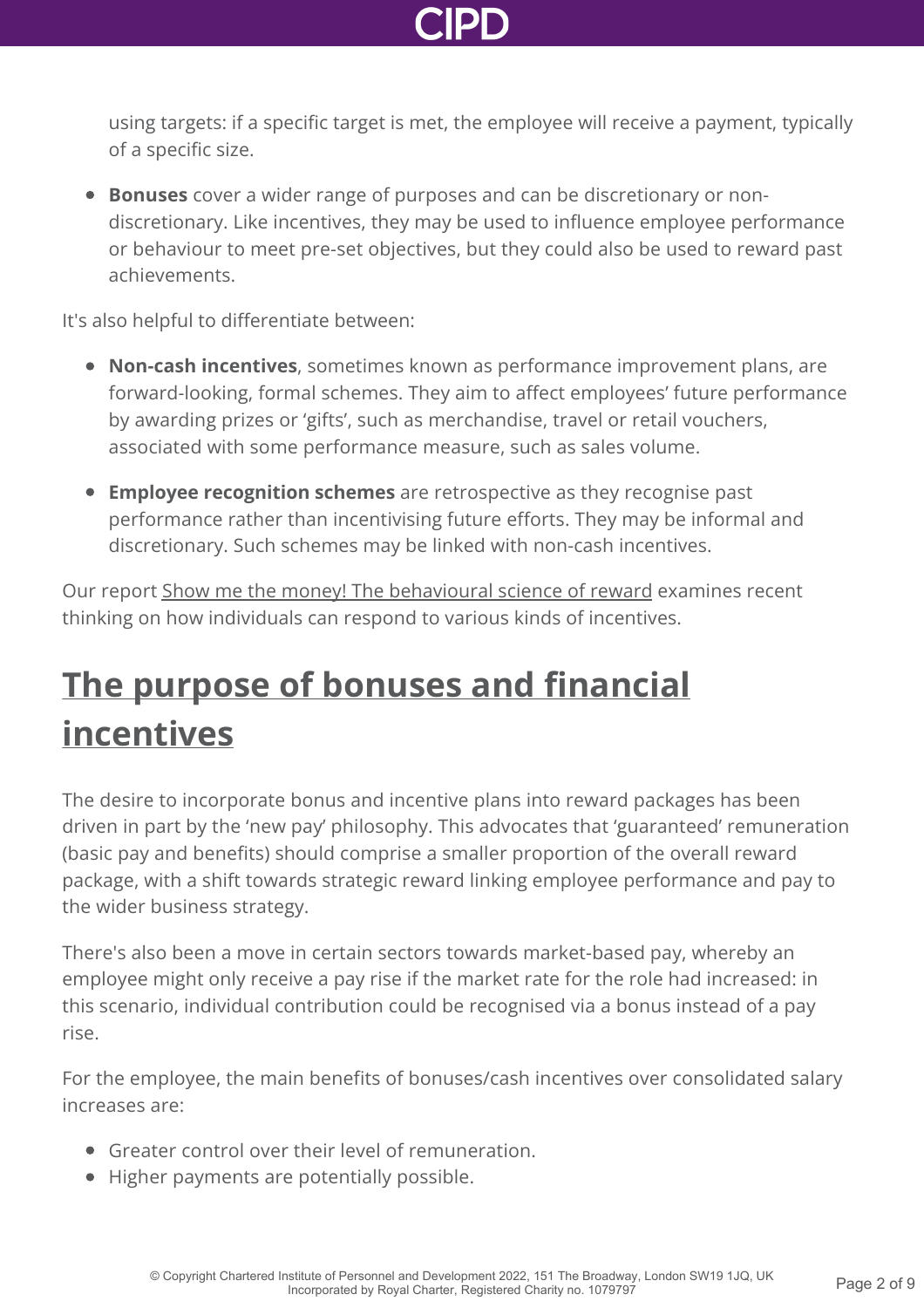

• The bonus can be received in one go.

But the downside for employees includes:

- Non-consolidated payments must be re-earned and may not count towards variable payments (such as overtime) or benefits (such as occupational sick pay).
- Payments may be unpredictable or lower than expected if targets cannot be met.

For the employer, the advantages include:

- Ongoing motivation as bonuses must be re-earned.
- Lack of impact on certain employer on-costs that are linked to basic salary levels, such as pension contributions.
- Capacity for maintaining market pay competitiveness without necessarily inflating the annual pay bill.
- Flexibility through, for example, the ability to reduce or even halt payments during economic downturns.

There are also challenges for employers. While money influences behaviours, it may encourage the wrong types. So, any financial-based bonus or incentive scheme must be designed carefully and align with an organisation's business objectives, corporate governance, and ethical standards as well as the views of key stakeholders, such as employees, or customers. However, this can lead to a proliferation of checks and balances, such as [malus or clawback](https://mm-k.com/2019/06/20/do-your-malus-and-clawback-provisions-need-updating/), which may reduce the motivational impact.

The success of these schemes also depends on how effectively performance is defined, [managed and ascribed, requiring effective communication and support for both line](http://www.cipd.co.uk/knowledge/fundamentals/people/hr/line-managers-factsheet/) managers and employees.

### **[Types and coverage of bonuses and incentives](http://www.cipd.co.uk/knowledge/fundamentals/people/pay/bonuses-factsheet?pdf=true#)**

Payment of bonuses and incentives is generally linked to the quality and/or quantity of work on an individual or collective basis, or to some measure of company performance such as profit levels (or both).

Schemes may be broadly divided into the following categories although definitions vary, may overlap or be linked.

**Individual-based** - Payment of the bonus/incentive is calculated by some measure of individual performance, hence there should be a considerable incentivisation effect. Sales commission could be included within this category (although this may be seen as a distinct form of remuneration in its own right).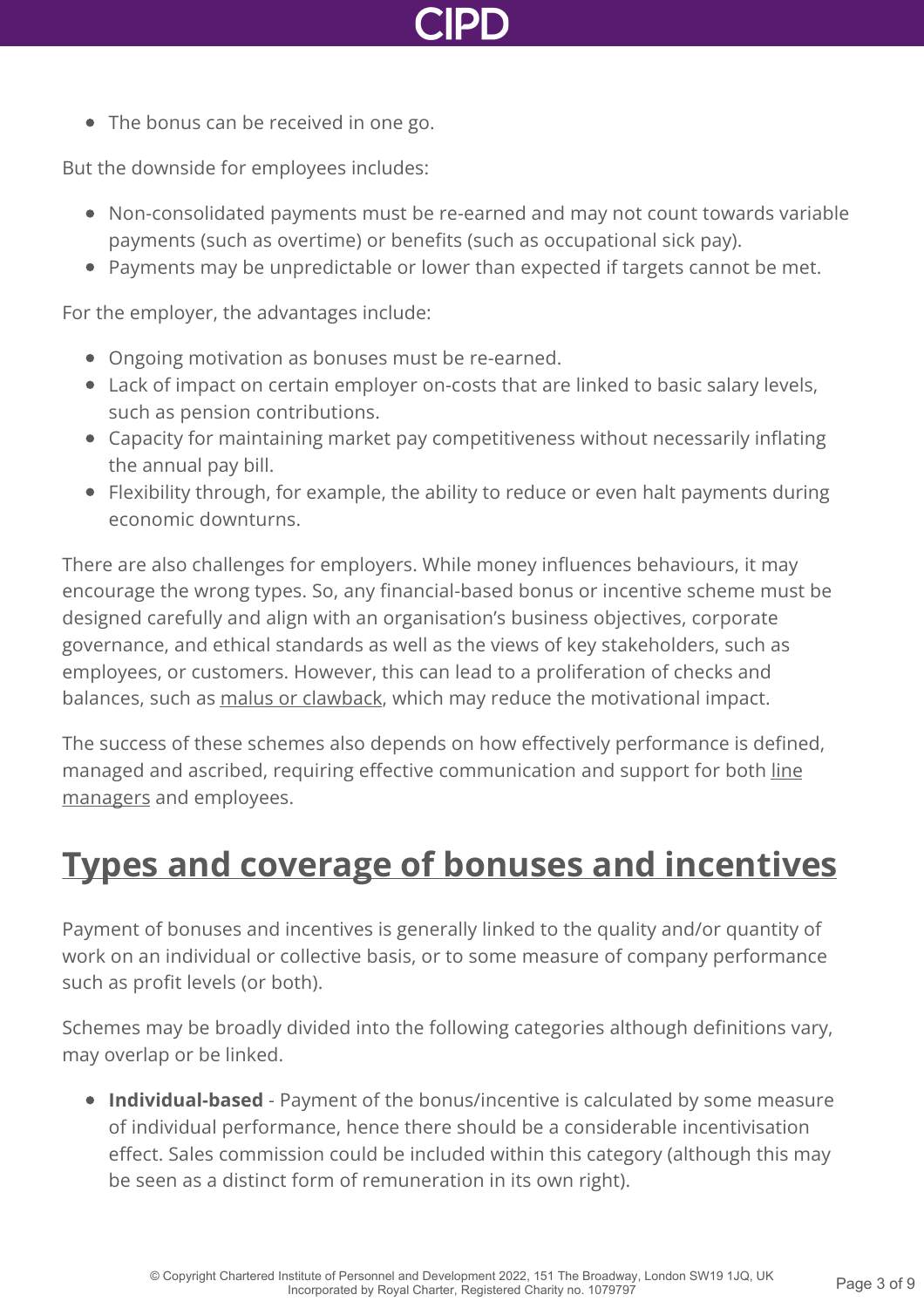

- **Schemes driven by business results** Company profit levels or customer satisfaction may be used as measures to help determine bonuses.
- **Team-based** Links the bonus with some measure of collective performance, often with the aim of fostering effective teamworking.
- **Project-based** Might be used when a deadline is important, for example to reward construction workers for completing a building project on time.
- **Department/site-based** Payments that could be used to reward, for example, workers who attain productivity improvements in one factory.
- **Gainsharing** Employees share in financial gains achieved through improved performance (particularly enhanced productivity).
- **Combination** Two or more of the above schemes, for example a scheme driven by a combination of both individual and team performance.

There are other more specialised bonuses, for example at Christmas or for attendance.

Our [2019 Reward management survey](http://www.cipd.co.uk/knowledge/strategy/reward/surveys/) found that many employers use some form of cash-based bonus or incentive plan. However, such schemes are far more common in private sector than in the public or voluntary sectors. The most popular arrangements include individually based plans (for example, personal performance or commission), plans driven by business results (such as profit) and combination schemes.

#### **CEO bonuses and incentives**

Despite the growth of interest in environmental, social and governance investing, most FTSE 100 executives' bonus and long-term incentive plans are weighted towards financial measures of company success. By contrast, non-financial measures, such as workforce ones, play a minor, albeit growing, role. See our [CEO pay and the workforce](http://www.cipd.co.uk/knowledge/strategy/reward/ceo-pay-workforce/) report for more.

### **[Bonus payment levels and recent](http://www.cipd.co.uk/knowledge/fundamentals/people/pay/bonuses-factsheet?pdf=true#) developments**

### **Levels of payments**

If they are to affect employee behaviour or performance, bonus or incentive payments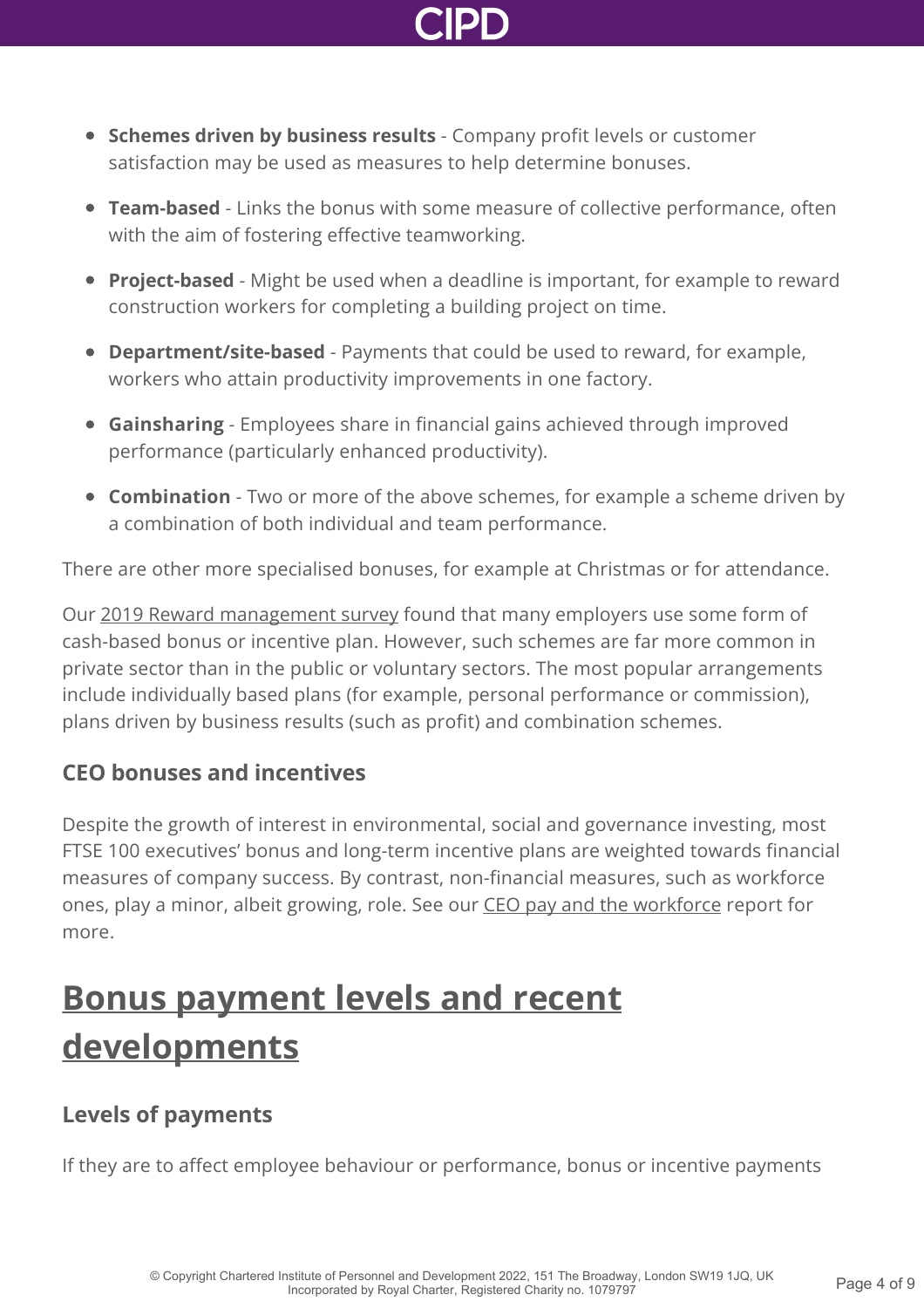need to be 'worth having'. That means they must be set at a high enough level to have an effect, and consider (though not be driven by) market practice. By contrast, setting bonuses at very high levels needs caution to avoid encouraging undesired behaviours or outcomes, such as taking on more risk or mis-selling.

An important factor in calculating any incentive is that it's kept simple. Ideally, employees in the plan should be able to measure progress against targets and carry out the calculation themselves so they know how they're progressing and what payment level they might achieve.

Employers need to decide how they'll set bonus payments, including whether to use a formula (typically for incentives) and how to express payments (for example, as a salary percentage or a flat-rate payment).

Information tracking specific breakdowns of UK bonus payments over time (by gender, for [instance\) can be found in the Office for National Statistics' Annual Survey of Hours and](http://www.ons.gov.uk/ons/rel/ashe/annual-survey-of-hours-and-earnings/index.html) Earnings.

### **Recent developments**

Following the 2008 recession, bonuses in the UK became a concern with their whole nature and operation questioned. The Financial Services Authority (FSA) considered that remuneration practices were a ['contributory factor to the market crisis](http://www.fsa.gov.uk/pubs/cp/cp09_10.pdf)'. Practices in investment banking in particular tended 'to reward short term revenue and profit targets' and, in so doing, 'gave staff incentives to pursue unduly risky practices'.

A range of measures were introduced to regulate remuneration in the finance sector, particularly for senior pay. The EU's Capital Requirements Directive known as [CRD IV](http://ec.europa.eu/finance/bank/regcapital/legislation-in-force/index_en.htm) requires finance sector bonuses to be limited to 100% of base pay, or 200% with the approval of at least 66% of shareholders. The regulation covers senior banking employees irrespective of their location, so those staff working for a European firm but based in Asia would still be subject to the cap.

While many reward specialists believe there needs to be a continuing clear link between high levels of performance and bonus payments, without rigour in applying this principle, bonuses may reward less-than-robust performance or incentivise inappropriate behaviour. Corruption is one example which, according to a Transparency International report Incentivising ethics: managing incentives to encourage good and deter bad [behaviour, can include fraud, trading in influence, anti-competitive practices and th](http://www.transparency.org.uk/publications/incentivising-ethics-managing-incentives-to-encourage-good-and-deter-bad-behaviour/)e offering, promising or payments of bribes. For incentives to work as intended and avoid distorted outcomes, it argues that employers should have an open and ethical culture in which staff are encouraged to do the right thing and feel able to challenge management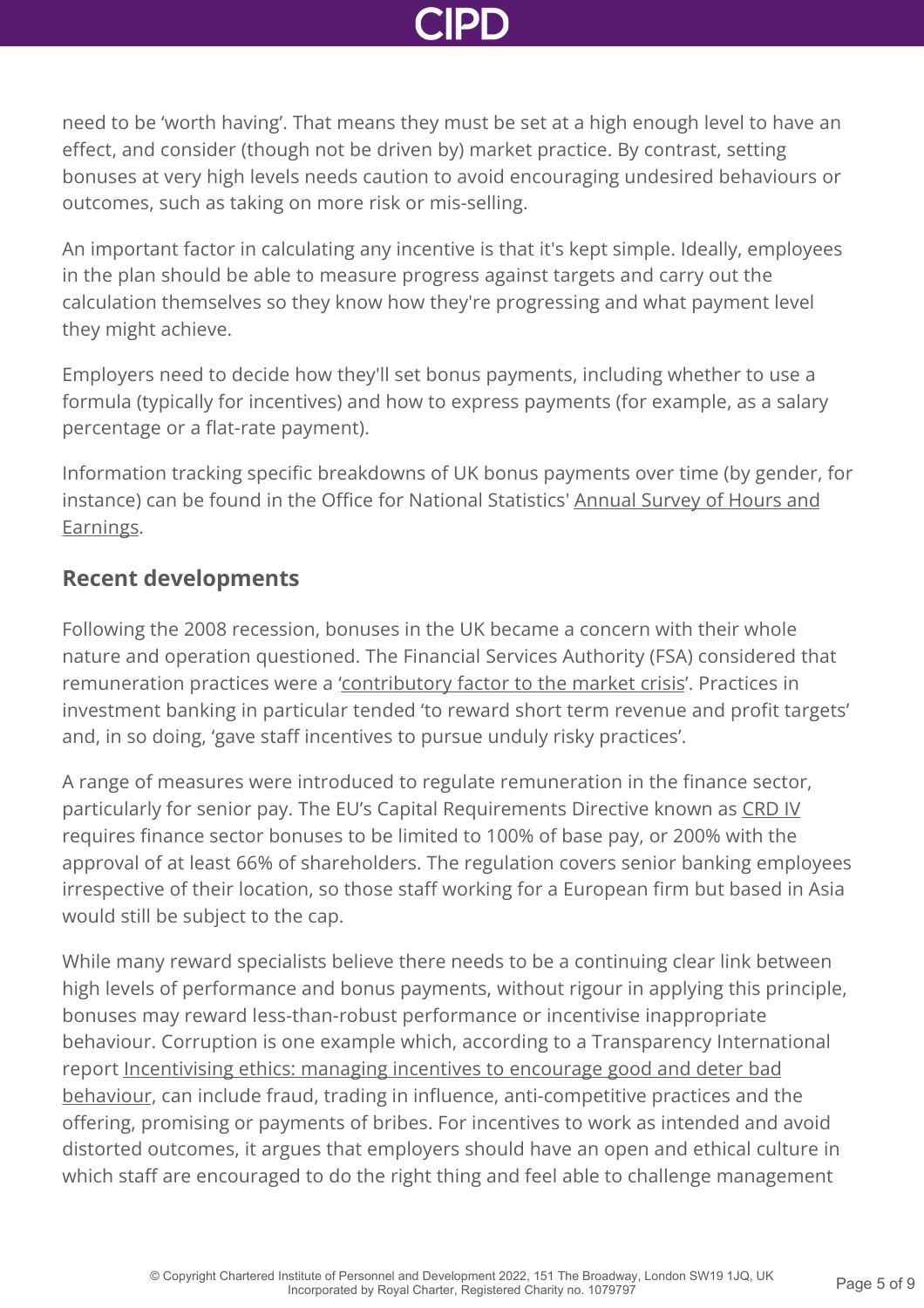

decisions or targets they think are unethical or dysfunctional. See more in our factsheet on [ethical practice and the role of HR](http://www.cipd.co.uk/knowledge/culture/ethics/role-hr-factsheet/).

### **The impact of the coronavirus pandemic**

Our 2020 [Reward management survey](http://www.cipd.co.uk/knowledge/strategy/reward/surveys/) finds a large proportion of employers have made temporary changes to their bonus plans due to COVID-19 and the economic lockdowns, such as moving the emphasis from performance to behaviours, lowering certain targets or suspending them.

#### **Do such plans work?**

Given the widespread use of bonuses and incentives, both in the UK and overseas, the assumption must be that they do work. Otherwise, why would employers be using them? [This assumption is backed up by the CIPD report Incentives and Recognition: An evidence](http://www.cipd.co.uk/knowledge/fundamentals/people/pay/evidence-financial-incentives/) review, which shows research evidence that such arrangements can motivate employees and boost their performance. However, the report also finds that the success of these kinds of financial rewards depends on several factors, namely how performance goals are set; the type of tasks being encouraged; how fairly employees view the process and outcomes; and the approaches used to allocate rewards.

For example, our report finds strong evidence to show that team-based incentives do more to drive performance than individual ones. However, this does not mean that everyone within a team should be rewarded the same: the research indicates that distributing rewards equitably within teams – that is, fairly considering individuals' contribution – is more effective than distributing them equally or uniformly. The upshot is that a balance needs to be struck, such that people are incentivised within teams, yet also depending on their individual performance.

### **[The purpose of non-financial incentives](http://www.cipd.co.uk/knowledge/fundamentals/people/pay/bonuses-factsheet?pdf=true#)**

Because cash may not always be the most effective means of motivating employees as it doesn't necessarily encourage them to 'go the extra mile', non-financial incentive schemes, based on the receipt of a gift or prize, could be more memorable and exciting, and therefore have greater impact.

Typically found in customer-facing industries, non-financial incentives may be a single prize won by the highest-performing employee or team, or a range of awards recognising different levels of achievement.

The benefits include: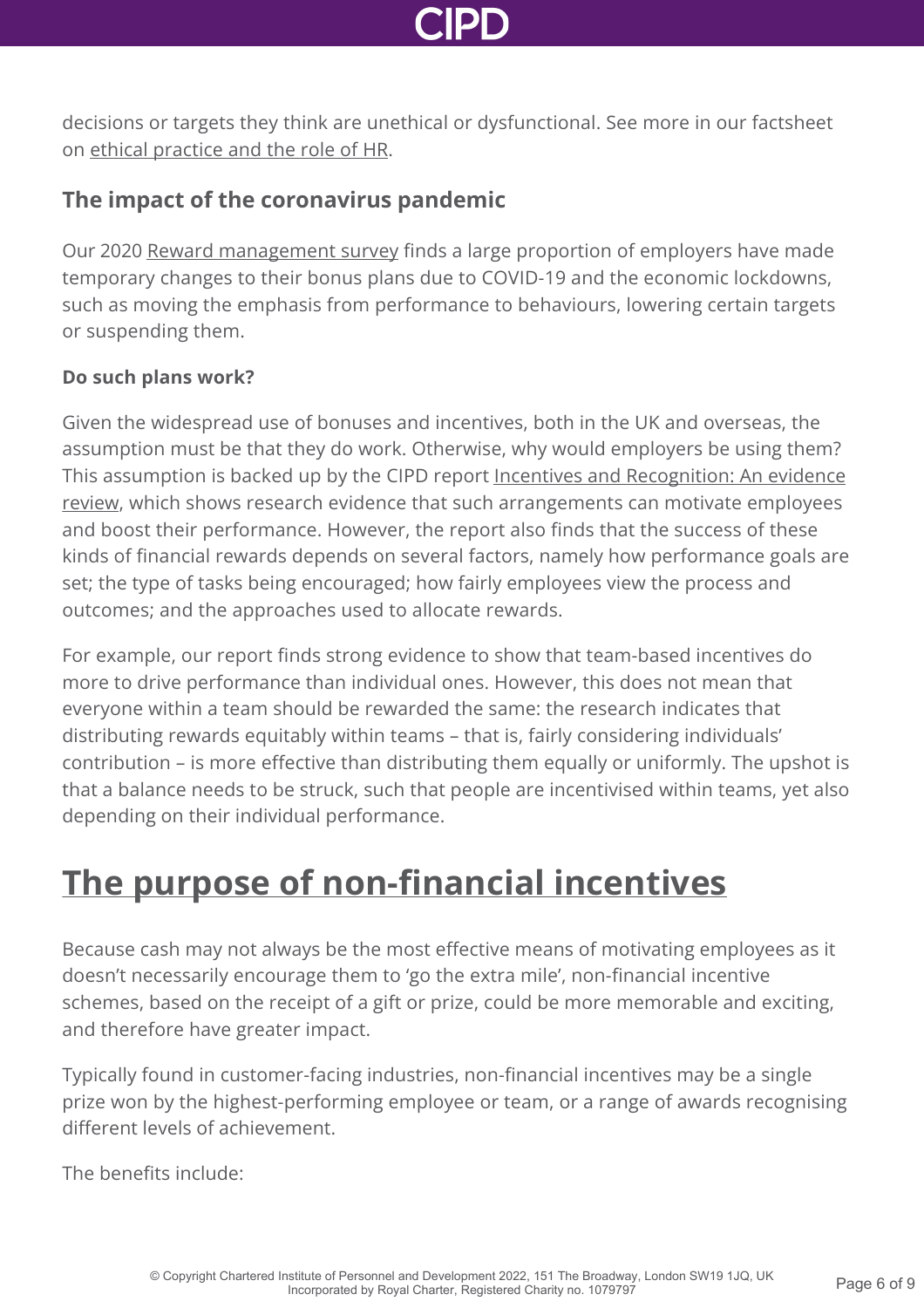

- **Affordability** They may be more cost-effective than cash bonuses.
- **Simplicity** It's easy for a sales employee to understand that, say, selling so many phones will result in them receiving whatever the latest prize is.
- **Psychological impact** It's acceptable for employees to speak openly with pride about the winning of gifts in a way that may be considered by many to be socially unacceptable if they were seen to be 'bragging' about their cash bonuses.

Drawbacks can include:

- **Lack of credibility** Such prizes may not be taken as seriously as cash.
- **Lack of employee awareness** Employees may be less conscious of the value of non-financial incentives over 'hard cash'.
- **Lack of value** People value the same non-financial reward, such as a trip to a sporting event, differently, so what might be an incentive to one person might not to another.

The incentivisation industry is more highly developed in the USA than in the UK where, according to our [2019 Reward management survey,](http://www.cipd.co.uk/knowledge/strategy/reward/surveys/) only a minority of employers have non-financial incentive schemes.

## **[Designing and operating non-financial](http://www.cipd.co.uk/knowledge/fundamentals/people/pay/bonuses-factsheet?pdf=true#) incentive schemes**

### **Types of non-financial incentives**

The main types of non-financial incentives may be broadly divided into:

- **Merchandise** such as tablets, mobile phones or watches.
- **Activities/special events** such as meals out, hotel spa accommodation/treatments or a trip to a sporting event.
- **Travel** such as an all-expenses paid trip.
- **Retail vouchers** which are often obtainable at a discount to 'face value'.
- **Awarding points** that may be converted into a range of awards.

The last two of these categories might not be strictly regarded as 'non-cash' items.

#### **Incentive suppliers**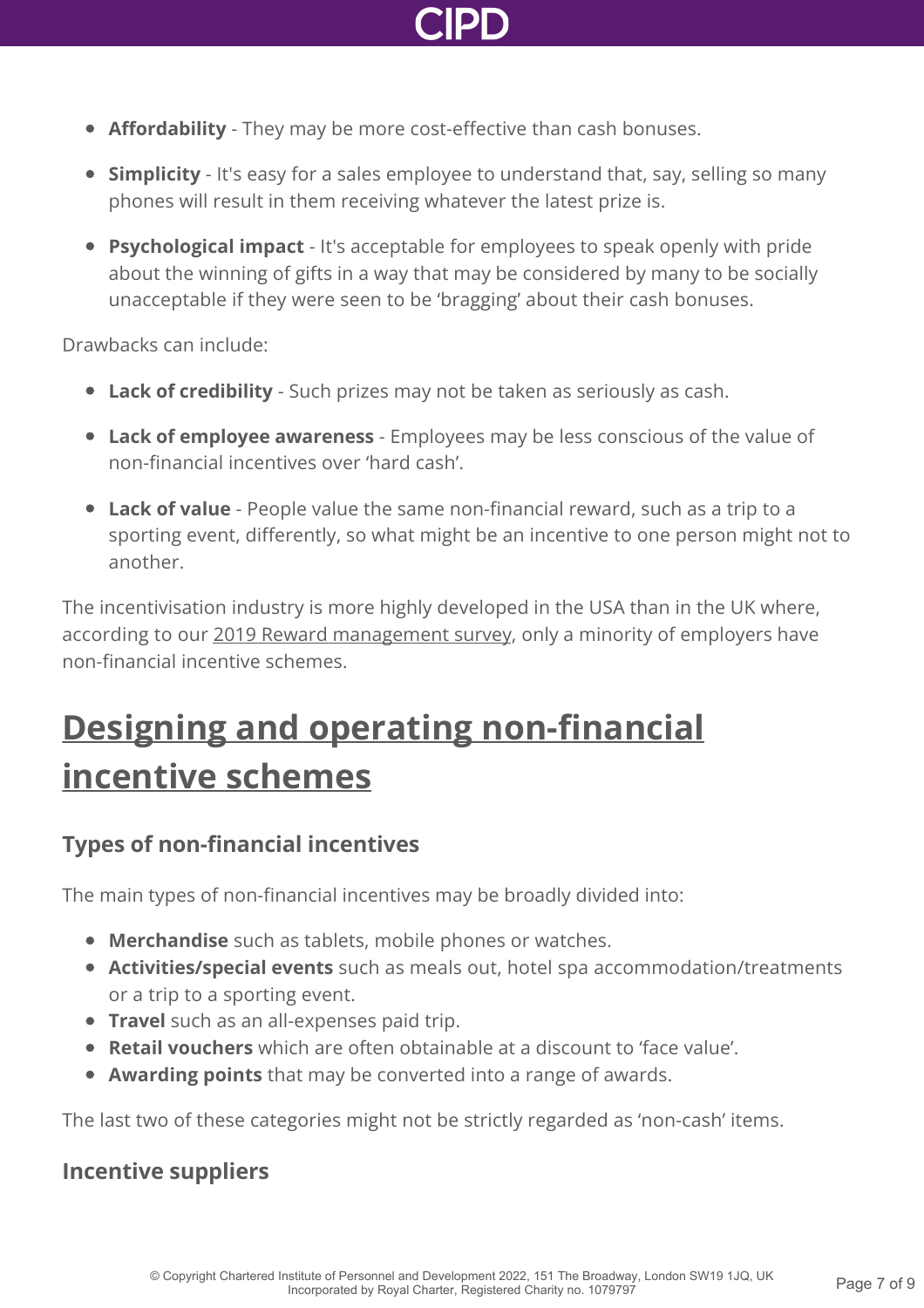

There are many suppliers of non-cash incentives. They often provide a wide-ranging service offering employee non-cash incentives as well as other schemes such as [recognition and team-building activities. There's more information in the journal Incentive](http://www.incentiveandmotivation.com/) and motivation.

#### **Tax implications**

Employers must consider any tax implications of implementing a non-financial incentive scheme as they can be subject to income tax over a certain level. It's possible for UK employers to arrange payment of any tax or national insurance owing on behalf of employees. Information on the UK tax implications of non-financial awards can be found in [HM Revenue and Customs](https://www.gov.uk/expenses-and-benefits-bonuses) guidance.

### **The purpose of recognition**

By recognition we mean personal non-monetary rewards given to employees to acknowledge and reinforce their efforts, behaviour, or achievements. Its usually set retrospectively, so is unexpected, and is relational and unconditional. Examples include giving personal compliments, positive feedback, or thanks, announcing achievements, or presenting awards. It can be given verbally, via a thank-you card, company newsletters or noticeboards, or even with emojis. The extent to which there is a climate of recognition in an organisation can be measured by asking employees how well recognised they feel by their manager or organisation - for more see our report Incentives and Recognition: An evidence review.

An explanation of the value of recognition comes from social comparison theory. This argues that we compare ourselves with others to build our self-esteem: it is nice to see that we at least measure up to our peers. Recognition makes use of this fact to make people feel good and it is our desire for such acknowledgement that motivates us.

#### **Do recognition schemes work?**

Our [2019 Reward management survey](http://www.cipd.co.uk/knowledge/strategy/reward/surveys/) finds significant use of individual or team-based non-financial recognition, especially in the public and voluntary sectors. If such schemes didn't work, then they wouldn't be so widespread. This assumption is backed up by the evidence from our report [Incentives and Recognition: An evidence review](http://www.cipd.co.uk/knowledge/fundamentals/people/pay/evidence-financial-incentives/). In general, it shows a strong body of research indicating that recognition and non-financial rewards have a positive impact on intrinsic motivation and performance. As with financial incentives, the impacts are moderate to large. Recognition is also seen to affect other related outcomes, including employees' interest in and enjoyment of work, attendance, and to some extent employee retention, commitment, and work engagement. What's